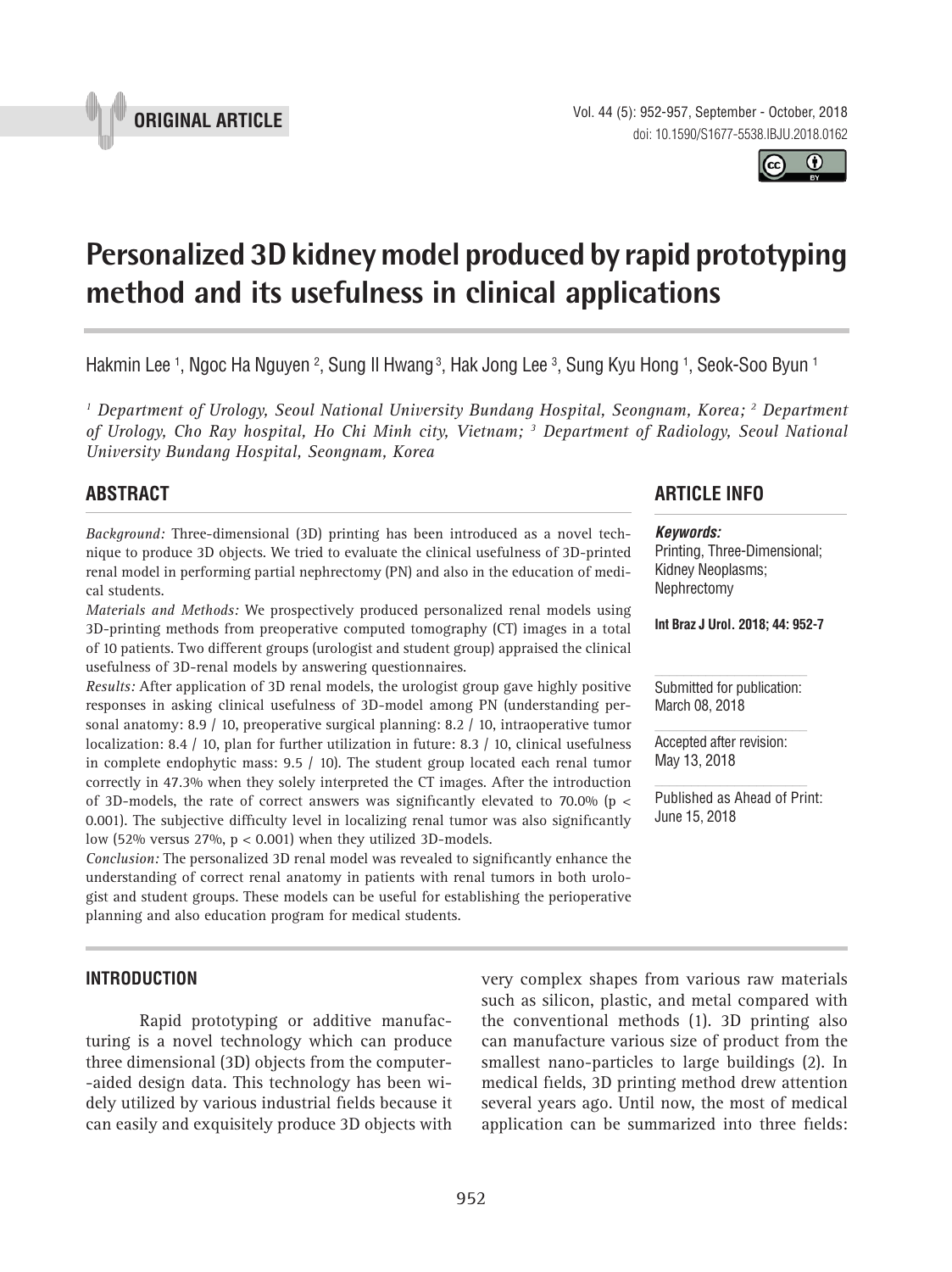surgical planning, implant or tissue designing, and training models (3). For preoperative planning, the physicians produced the bony or vascular structures to understand the detailed anatomy and simulated the complicated surgical steps in advance by using the product (4).

Most of the contemporary medical imaging is based upon combinations of two-dimensional images. For performing a partial nephrectomy, it is utmost important to identify the exact location of tumor to minimize unnecessary dissection and bleeding (5). However, even in the experienced hands, the surgeons sometimes encounter problems in identifying the renal tumor particularly in small endophytic tumors. Furthermore, patient's position is another deteriorating factor. As the most of the renal surgery is performed in the flank position, the location of kidney tends to be rotated compared with the orientation of preoperative imaging studies.

We hypothesized that the stereoscopic three-dimensional personalized renal model can provide more detailed information during partial nephrectomy and also in training medical students. Therefore, we produced the personalized renal anatomy model by using 3D printing technique. We evaluated the clinical usefulness of renal model and also further implemented it in education for medical students. As the clinical usefulness can be subjective matter according to the clinician's ability to interpret the preoperative images, we tried to compare the outcomes separately in two independent groups with different experiences.

## **MATERIALS AND METHODS**

After approval of our institutional ethical review boards, we prospectively enrolled 10 patients who were planned to receive robot-assisted partial nephrectomy for clinical T1 renal tumors by a single surgeon. The patient's clinical and pathologic information were retrieved from our institutional electronic medical recording system. The pathologic staging, cancer subtyping, and histologic grading were performed as previously described (6). Preoperative evaluation included multi-dimensional abdominal CT and chest radio-

graphy (or CT). After the patients were scheduled for surgery, personalized 3D kidney models were produced using the patient's preoperative CT images. The patient's DICOM data was extracted and our uro-radiologist processed the DICOM images by adding the outlines of tumors and renal parenchyma (Figure-1). Subsequently, the DICOM data was converted into STL files. Those processes were performed by using two softwares (Compact View III Ver. 1.03. Optimum Solution, Korea, Blender v2.76. Blender foundation, Amsterdam, NL). From these STL files, 3D models were created by using the Object 260 Connex 3 (Stratasys, Eden Prairie, MN, USA) with assistance of 3D manufacturing company (Optimum solution, Korea). The 3D model was built by using photopolymer of two colours (transparent: renal parenchyma, red: tumor) (Figure-2). Two different questionnaires were developed to evaluate the clinical usefulness of 3D renal model and each questionnaire was asked to be completed by two independent groups (urologist group, student group). The urologist group included the surgical team who participated in each patient's surgery (one attending surgeon, one board-certified urologist as first assistant, and one resident). And the student group included a group of twenty medical students who had poor prior experiences on interpreting CT scan. The student group was questioned to locate the tumor solely using CT images and questioned again with help with 3D renal model to answer the correct tumor location. They also were asked to appraise the clinical usefulness of each modality (CT only, CT + 3D renal model) in terms of tumor localization and anatomic understanding for each case. The questionnaire for urologist group consisted of five questions for clinical usefulness of 3D models in understanding for anatomy and preparing the preoperative surgical planning and localizing the tumor during surgery and about willingness to utilize the 3D model in future. The independent t-test and chi-square test were performed to compare the perioperative characteristics between groups. SPSS software package (SPSS 19.0, Chicago, IL, USA) was utilized for statistical analyses. All p-values presented were two-sided and p < 0.05 was considered statistically significant.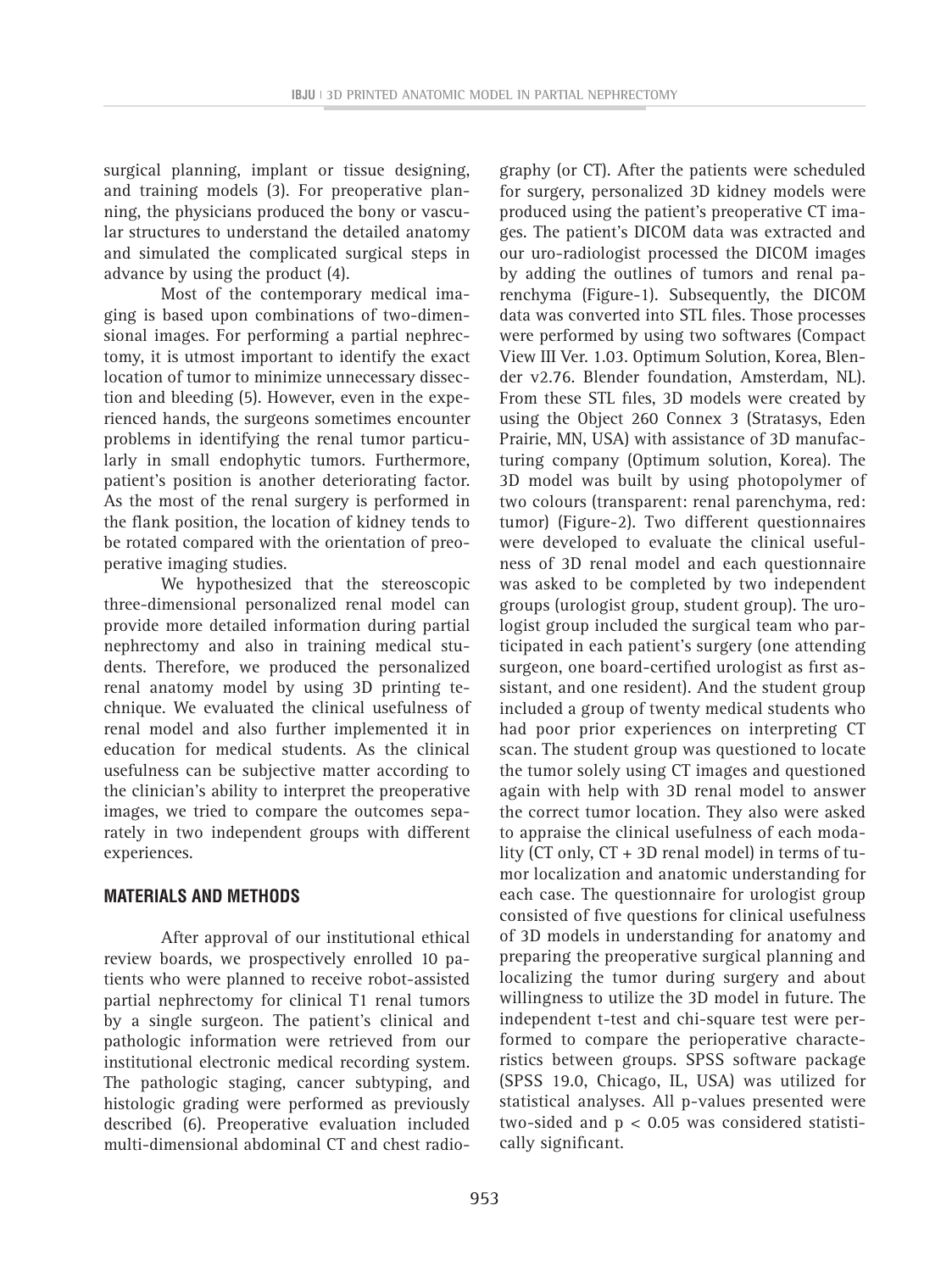Figure 1 - A) Preoperative images with additional processing for discrimination of tumor. B) The final 3D rendered images **before printing.**





**figure 2 - The produced 3D renal models for entire subjects.**



#### **RESULTS**

 The overall clinical and pathologic characteristics were summarized in Table-1. Median age was 58.0 [interquartile range (IQR) 39.0 - 59.0] years and median tumor diameter was 18.5 (IQR 12.0 - 52.5) millimeters. The production cost for each renal model was \$650 each. The urologist group gave highly positive answers for all end- -points regarding the clinical usefulness of 3D renal model (understanding personal anatomy: 8.9 / 10, preoperative surgical planning: 8.2 / 10, intraoperative tumor localization: 8.4 / 10, plan for further utilization in future: 8.3 / 10, clinical usefulness in complete endophytic mass: 9.5 / 10). When the student group tried to evaluate the exact location of renal tumor only by using preoperative CT scan, they answered correctly only in 47.3%. However, with assistance of 3D-models, the rate of correct answers was significantly elevated up to 70.0% ( $p < 0.001$ ). On asking the subjective difficulty level in evaluating the location and shape of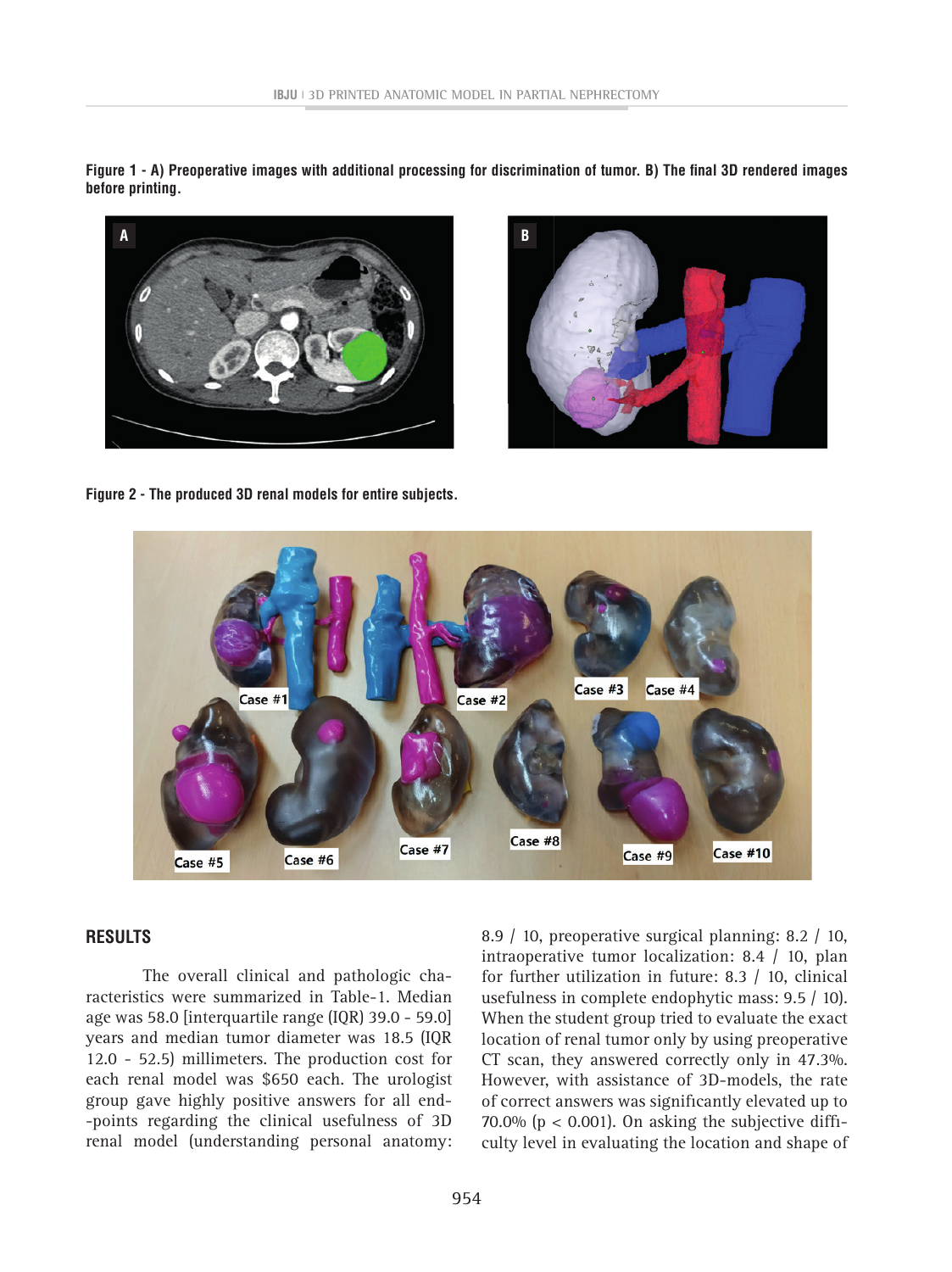| Case<br>number | #1        | $#2$      | #3                  | #4              | #5                  | #6         | #7        | #8         | #9                  | #10              |
|----------------|-----------|-----------|---------------------|-----------------|---------------------|------------|-----------|------------|---------------------|------------------|
| Age            | 59        | 55        | 60                  | 40              | 58                  | 36         | 39        | 59         | 61                  | 58               |
| Sex            | F         | F         | F                   | F               | M                   | M          | M         | F          | M                   | F                |
| Laterality     | Right     | Left      | Left                | Left            | Left                | Right      | Left      | Left       | Left                | Left             |
| Tumor<br>size  | 40 mm     | 55mm      | 14/11<br>mm         | $14 \text{ mm}$ | 86/<br>11mm         | 22mm       | 50mm      | 8 mm       | 60/32<br>mm         | 15 <sub>mm</sub> |
| Location       | Low pole  | Mid pole  | Upper / Mid<br>pole | Low pole        | Mid / Upper<br>pole | Upper pole | Mid pole  | Low pole   | Low / Upper<br>pole | Mid pole         |
| Shape          | Exophytic | Exophytic | Mesophytic          | Endophytic      | Mesophytic          | Mesophytic | Exophytic | Endophytic | Endophytic          | Endophytic       |

**Table 1 - Baseline characteristics of all patients.**

the renal tumor, they reported difficulty to be significantly low (52% versus 27%,  $p < 0.001$ ) with the use of 3D renal models. The urologist group also appraised the clinical usefulness of 3D renal model very highly in terms of locating the tumor (8.8 of 10) and understand the associated anatomy (8.9 of 10).

### **DISCUSSION**

In the present study, we tried to evaluate the clinical impact of 3D personalized renal anatomic model. As the urologist group has high ability to interpret and understand the renal anatomy from CT scan, we tried to evaluate how much the 3D model could enhance the perceptive function in the student group. From our results, we found that student group could locate the renal tumor more correctly with the help of 3D renal model. Moreover, the urologist and student group both appraised the clinical value of 3D anatomic model very highly in our study. Initially, medical applications of the 3D printing technology were focused on producing patient-tailored implant materials and / or helping preoperative surgical planning (7- 9). As the cranio-facial or maxilla-facial surgery have high needs in understanding the complex bony anatomy, 3D printing was reported to be beneficial in those surgeries. D'Urso et al. utilized 3D printing method to produce patients-customized

that the 3D printing was easier and cheaper and better for making patient-tailored implants which can provide more cosmetic effects (7). Faber et al. tested the 3D printed dental models to establish the preoperative surgical plan and also made target teeth-specific customized implant materials (8). They concluded that the anatomic models and implant materials produced from 3D printing were very useful compared with the conventional way of making implant materials. Another study by Guarino et al. produced the 3D pediatric spine and pelvic models to evaluate the clinical usefulness (9). They suggested that the application of 3D models can be beneficial for preoperative planning, intra-surgical navigation and also in patient counseling. However, most of early studies about medical applications of 3D printing were focused in the bony structure, because bones are quite easy to differentiate from other soft tissue during the process of images in producing 3D model. But the 3D printing technique can be also benefit not only 3D reproduction of bony anatomy but also for soft tissue anatomy, since various materials such as plastic, silicon and even chocolate, can be utilized for 3D printing (10). Several study groups tried to make individualized auricular prostheses by using 3D printing methods (11, 12). They utilized the images of contralateral auricle to create the 3D shape of target prosthesis. Oshiro et al.

implants for defects of cranial bone and reported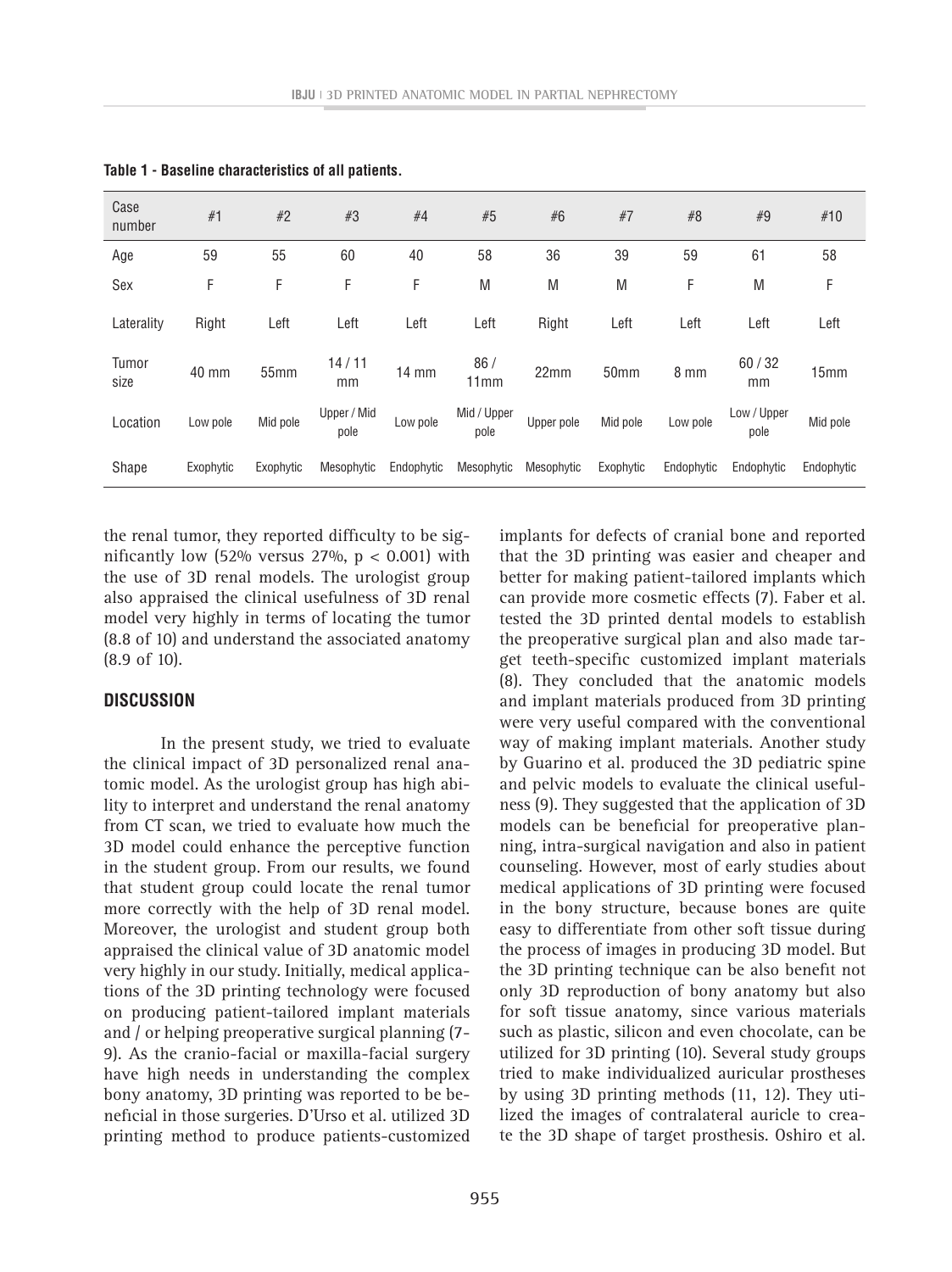utilized the 3D printed liver model to determine optimal resection line before surgery and simulate hepatectomy (13). Apart from the reconstruction of the individual anatomy, several groups tried to utilize the 3D printing technique to develop training models for medical training (14-17). White et al. created 3D urinary tract model for ureteroscopic training (14). They utilized the post-contrast images to identify the urinary tract and reproduced it as artificial urinary tract by 3D printing method. They concluded that their urinary tract model appeared to be very useful for the endourological training. Bruyere et al. also developed a percutaneous nephrolithotomy trainer using 3D printing technique (15). They put a stone inside the trainer and let the trainee perform percutaneous nephrolithotomy in a more realistic way. Although their training models were quite pioneering, there have been no further publications after the initial reports of primitive training models. In our present study, the student group which consisted of medical students, showed significantly better understanding of the renal anatomy when using the 3D renal model. We believe that our 3D renal model can have extra value in educating the medical student.

Prior to our study, other groups also tried to create 3D kidney model with renal tumor for patients who were going to be treated by partial nephrectomy. Silberstein created five 3D renal units with tumors by 3D printing method (18). They reported that the patients and their family verbally expressed improved understandings about their disease status and treatment modalities. Bernhard et al. performed a prospective study and created 3D-renal model in seven patients before partial nephrectomy (19). They focused on whether the 3D renal model can enhance the patient's understandings about the renal anatomy and upcoming surgery. From the response of patients upon their questionnaires, they concluded that the 3D renal model facilitated patient's understandings about the surgery significantly with high level of satisfaction. On the other hand, the present study sought to evaluate the clinical usefulness of 3D renal model both in the experienced and unexperienced medical personnel. Not only the unexperienced group but also experienced group highly appraised the 3D renal model in understanding the correct anatomy and also establishing preoperative surgical plan.

The present study is not free from certain limitations. First of all, our study is limited from its small sample size. Due to the relatively high production cost, it was difficult to produce 3D renal models in many patients. However, as the production cost is getting cheaper and cheaper, the accessibility for the 3D printing will increase in future. Second, there is a possibility of selection bias toward to include patients with complex shape of tumor in the present study. Nonetheless, we believe that our endeavors for image processing and 3D producing are clinically valuable in developing virtual or augmented reality-based surgical platform in the future.

## **CONCLUSIONS**

Personalized 3D renal model revealed to be clinically useful in understanding renal anatomy better in both urologist and student groups. These 3D renal models can help surgeons to establish the surgical plan and also can be good education materials for medical students.

#### **Fundings**

This study was supported by institutional grant (14-2017-031) from the SNUBH Research Fund.

## **CONFLICT OF INTEREST**

None declared.

## **REFERENCES**

- 1. Webb PA. A review of rapid prototyping (RP) techniques in the medical and biomedical sector. J Med Eng Technol. 2000;24:149-53.
- 2. Pawar AA, Halivni S, Waiskopf N, Ben-Shahar Y, Soreni-Harari M, Bergbreiter S, et al. Rapid Three-Dimensional Printing in Water Using Semiconductor-Metal Hybrid Nanoparticles as Photoinitiators. Nano Lett. 2017;17:4497-501.
- 3. Rengier F, Mehndiratta A, von Tengg-Kobligk H, Zechmann CM, Unterhinninghofen R, Kauczor HU, et al. 3D printing based on imaging data: review of medical applications. Int J Comput Assist Radiol Surg. 2010;5:335-41.